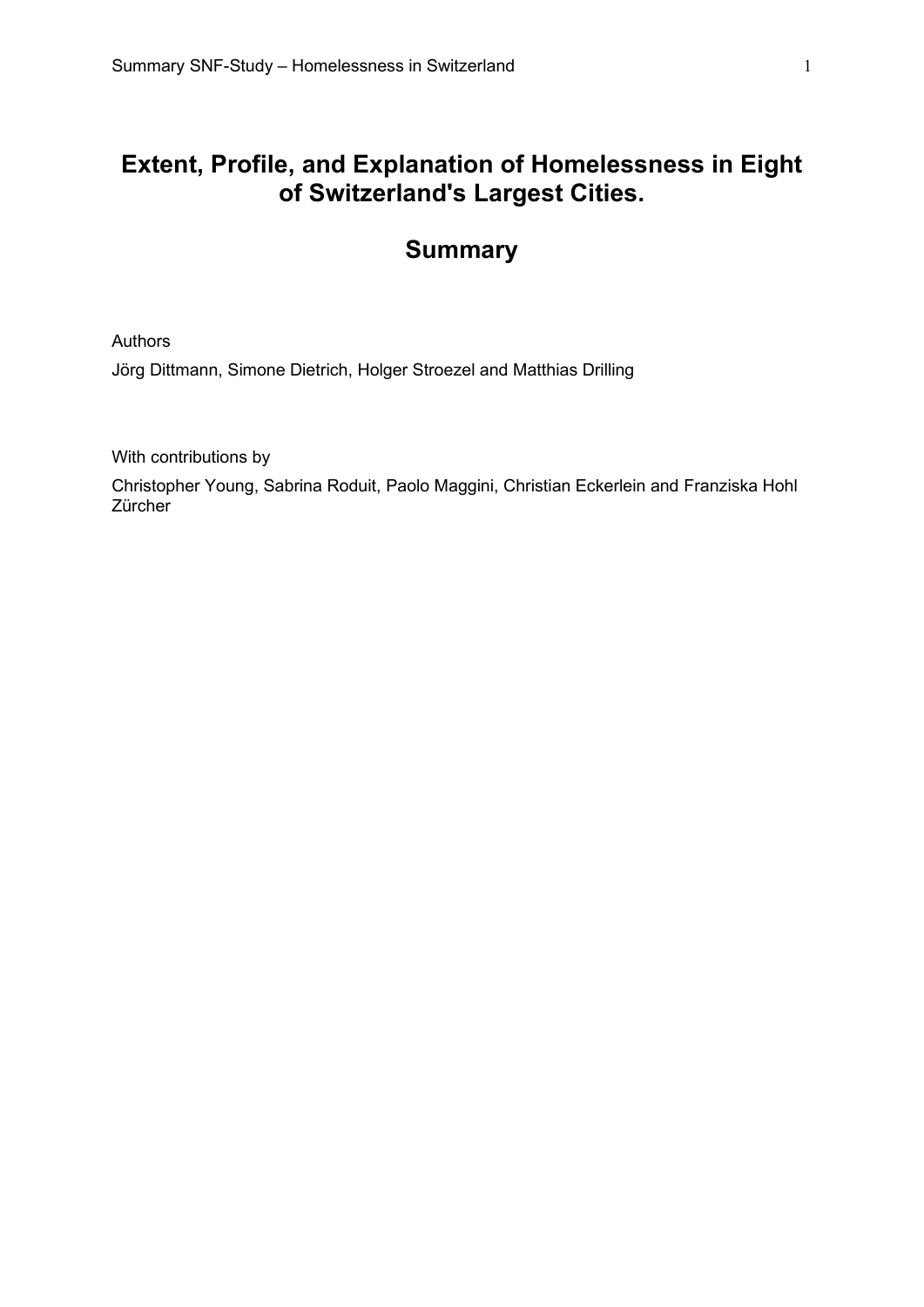# **IMPRESSUM**

# **Editor**

University of Applied Sciences Northwestern Switzerland FHNW Hofackerstrasse 30 4132 Muttenz **Switzerland** 

Institute for Social Planning, Organisational Change and Urban Development ISOS [https://www.fhnw.ch/de/die-fhnw/hochschulen/soziale-arbeit/institute/institut-sozialplanung](https://www.fhnw.ch/de/die-fhnw/hochschulen/soziale-arbeit/institute/institut-sozialplanung-organisationaler-wandel-und-stadtentwicklung)[organisationaler-wandel-und-stadtentwicklung](https://www.fhnw.ch/de/die-fhnw/hochschulen/soziale-arbeit/institute/institut-sozialplanung-organisationaler-wandel-und-stadtentwicklung)

#### **Contact:**

joerg.dittmann@fhnw.ch

# **Citation:**

Dittmann, Joerg; Dietrich, Simone; Stroezel, Holger; Drilling, Matthias (2022): Homelessness in Switzerland – Extent and explanations in 8 of the largest municipalities. Summary. Hochschule für Soziale Arbeit – FHNW.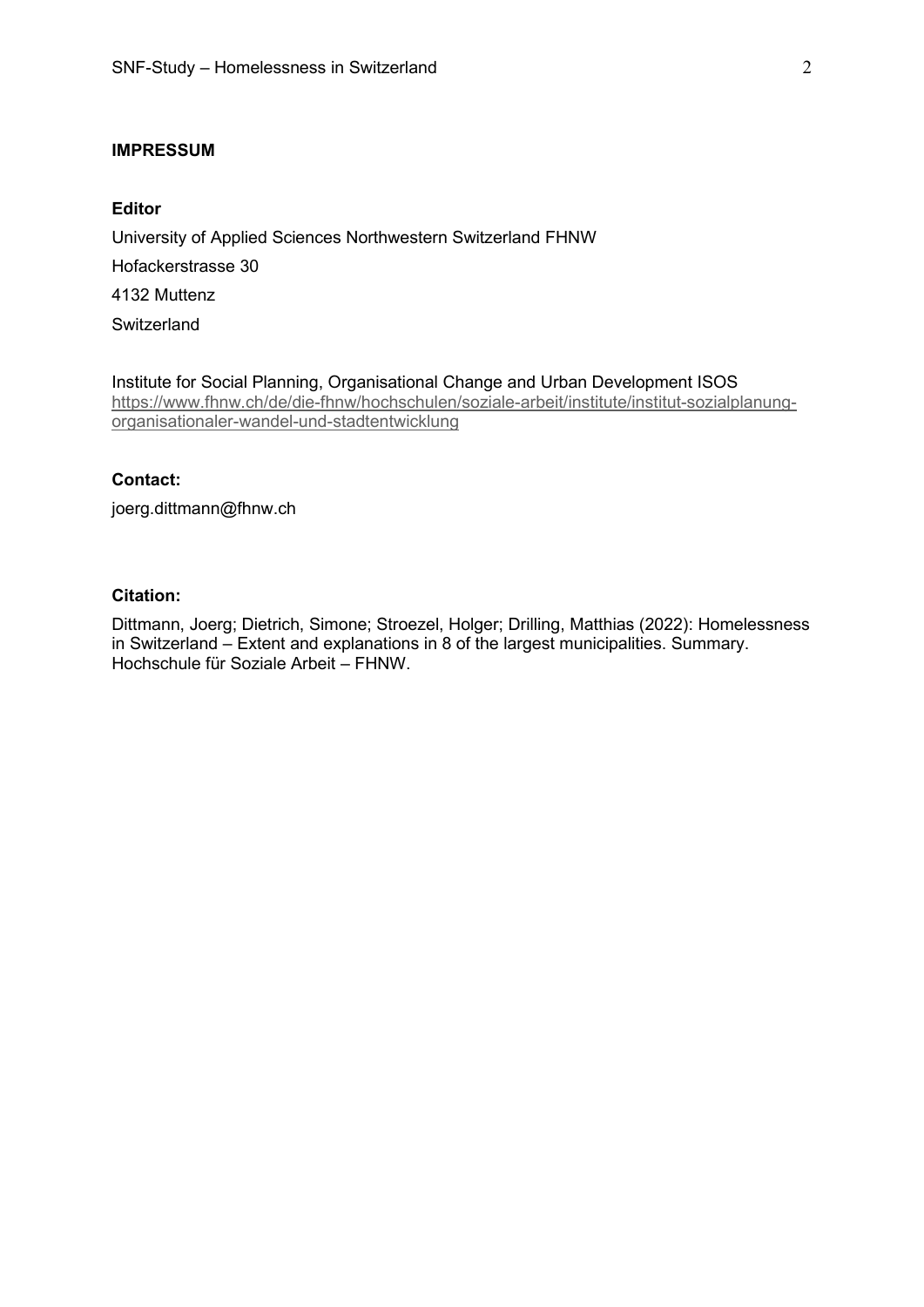## **BACKGROUND**

This study aims to fill a gap in the discussion of homelessness and to determine the extent and structure of homelessness in Switzerland. The study also focuses on the question of the significance of the international discussions on poverty-, health- and migration-related approaches to the topic of homelessness in this country.

## **DEFINITION OF HOMELESSNESS**

The understanding of homelessness is based on the internationally recognised ETHOS typology, which was developed by the European umbrella organisation of national organisations in the field of homelessness (FEANTSA)<sup>[1](#page-2-0)</sup>. Homelessness in its narrowest sense is when people are forced to spend the night on the street, in public places or in those emergency shelters and emergency sleeping facilities that do not usually offer daytime accommodation.

# **METHODOLOGICAL APPROACH**

The study is based on a quantitative face-to-face survey of people aged 18 and over in eight cities in Switzerland. In selecting the cities, care was taken firstly to ensure that municipalities with the largest possible population were included. Second, the three largest language regions of Switzerland were also considered. Zurich, Geneva, Basel, Bern, Lausanne, Lucerne and St. Gallen as well as Lugano (as the largest city in the Italianspeaking region) were selected for the study.

In the eight cities, a total of 62 facilities were selected that target people who do not have a place to live. These include daytime facilities such as Gassenküchen (soup kitchens), Wärmestuben (warming-up facilities) and Treffpunkte (meeting places). Twenty-five of the 62 facilities are emergency shelters or emergency sleeping facilities. A survey week in December 2020 was defined as the survey date. Against the background of the coronavirus pandemic, the surveys in Lucerne and Zurich had to be postponed until March 2021.

In order to validate the results and to extrapolate the results to the whole of Switzerland, additional statistics on emergency shelters in a total of 17 cities in Switzerland.

# **RESULTS**

## **Extent and dynamics of homelessness**

# 543 people are homeless

A total of 1,182 people were surveyed. Of these, 543 people, or 45.9% of all respondents, were homeless at the time of the survey: of the 543 homeless people, 209 people (38.5%) were sleeping outside. 334 people (61.5%) were considered homeless because they were staying at an emergency shelter on the day of the survey.

## Most homeless people live in Geneva

To get a more complete picture of homelessness in the cities studied, parts of the survey data (people who spent the night outside) were added to the statistics from the emergency shelters: the highest number of homeless people is found in Geneva. For every 100,000 inhabitants (aged 18 and over), 210 people are homeless there, while in Lausanne the figure is 150 Per 100,000 inhabitants. The cities of Bern (58), Basel (46) and Lugano (38) follow at a greater distance. After that comes Zurich, Switzerland's largest city in terms of population, with 29 homeless people per 100,000 inhabitants. Lucerne (11) and St. Gallen (8) have the

<span id="page-2-0"></span><sup>&</sup>lt;sup>1</sup> European Federation of National Associations Working with the Homeless FEANTSA / Fédération Européenne d'Associations Nationales Travaillant avec les Sans-Abris AISBL.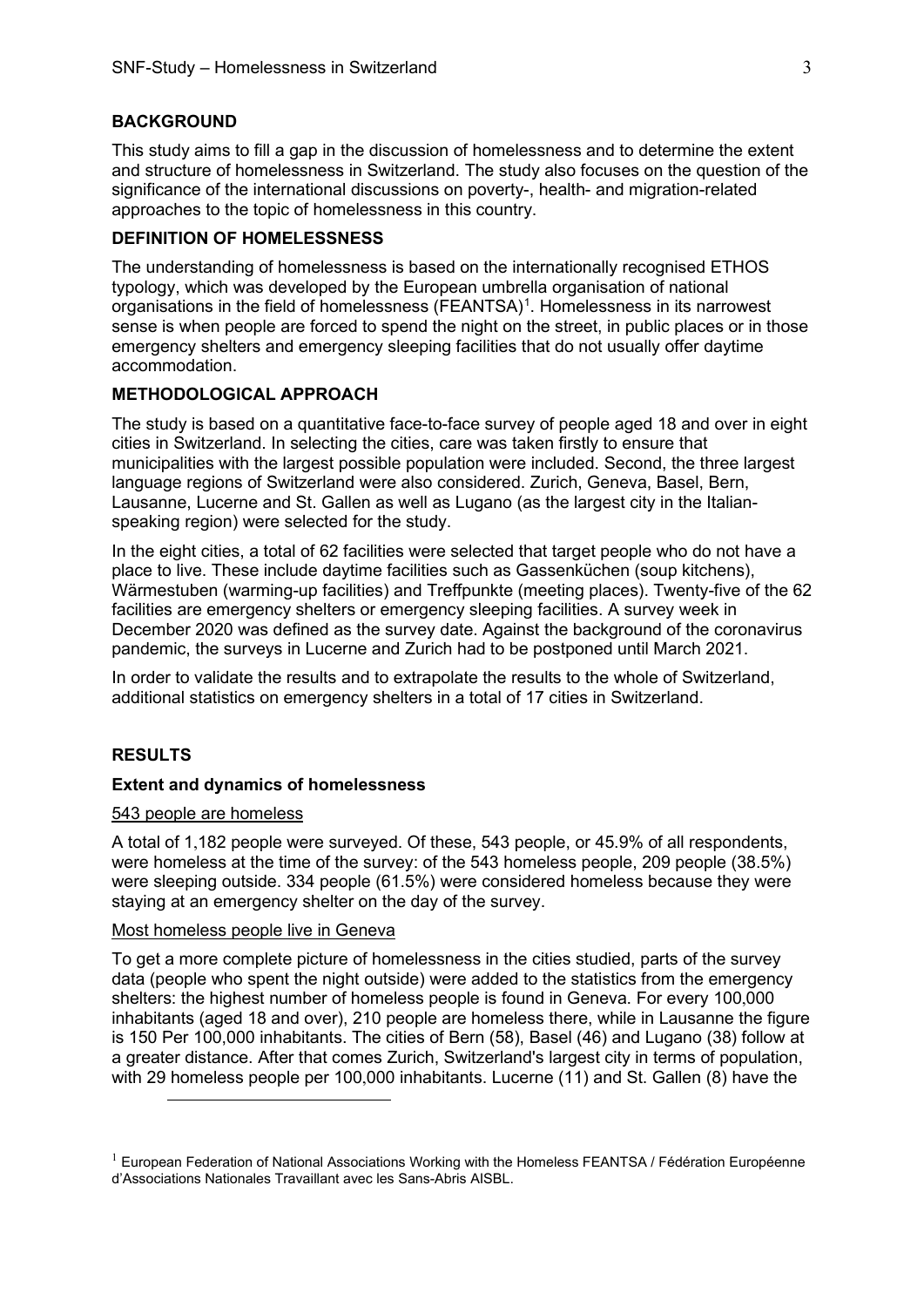lowest numbers of homeless people in the city comparison. The city of Lugano presents a unique characteristic, in that it does not have any on-site assistance. City officials referred people to the emergency shelter in the city of Mendrisio, 15 km away, and to the soup kitchen in the neighbouring municipality of Porza. Thus, the results for Lugano represent the figures for outsourced assistance in Mendrisio and Porza.

# 31% of homeless people do not know where they will sleep in a week's time

For most respondents, there is little change in their housing situation within a week: 295 people or 63% of the 468 respondents say they will be staying in an emergency shelter the next night and 152 people or 32.5% report they will be sleeping outside. Twenty individuals, or 4.5%, assume that they will neither spend the night outside nor in an emergency shelter and 75 people, i.e., 14.0% of all currently homeless people, do not yet know where they will spend the night on the following day. This percentage increases to 31.0% when asked where they will sleep in the next week.

## 88% of all facility users have experience of housing difficulties or homelessness

All 1,182 people staying at the facilities were asked about whether – and if so – what experience they had had with various forms of homelessness in their lives. Some 797 people, or 67.4% of respondents, had slept outside on some occasion and 766 people, or 64.8%, had slept in an emergency shelter. Just under half (46.4%) had also stayed temporarily with acquaintances. Of all users surveyed, 87.7% had one of the three experiences mentioned above.

## **Socio-demographic profile of homeless people**

## Eighty-three percent the people affected by homelessness are men

Across all eight cities, there are significantly more men than women among the homeless population. Of the 534 individuals who provided information about their gender, 443 are men (83.0%) and 91 are women (17.0%). This is a significantly lower proportion of women compared to the overall population in Switzerland, where women make up approximately 50%.

## Those experiencing homelessness are on average 40 years old

The age range of homeless people is from 18 to 82 years old, with an average of 40.1 years old. Of the 530 affected individuals who report their age, 188 individuals, or 35.5%, are between 36 and 50 years old. Only 21 people, i.e., 4.0% of the homeless population are 65 years old and older. This compares to 19.0% in the general population.

#### Four-fifths of homeless people do not have Swiss nationality

Ninety-one individuals, i.e., 16.8% of the 543 homeless people, are Swiss nationals and 452 affected people, i.e., 83.2%, have a foreign nationality. Of the foreigners, the majority report being from Romania (88 people, 19.5%), Nigeria (52 people, 11.5%) and Algeria (41 people, 9.1%). An equally high proportion report coming from neighbouring France (25 people, 5.5%) and Italy (17 people, 3.8%). Foreigners are significantly more likely to be homeless than is predicted by their presence as around 26% of the permanent resident population in **Switzerland** 

## Just over 61% of homeless people have no official residence status

Of the 543 homeless respondents, 332 people, or 61.1%, report having no official residence status. They are considered *Sans-papiers*. Fifty-two (9.6%) report having a B or C residence permit, and 12 (2.2%) report being asylum seekers. Just 8 people, or 1.5%, say they have a short-term residence permit and three individuals, or 0.6%, report being provisionally admitted, as a foreigner with or without refugee status. Two people report holding an S permit for individuals in need of protection and another two, i.e., 0.4%, say that they are in possession of a cross-border commuter permit.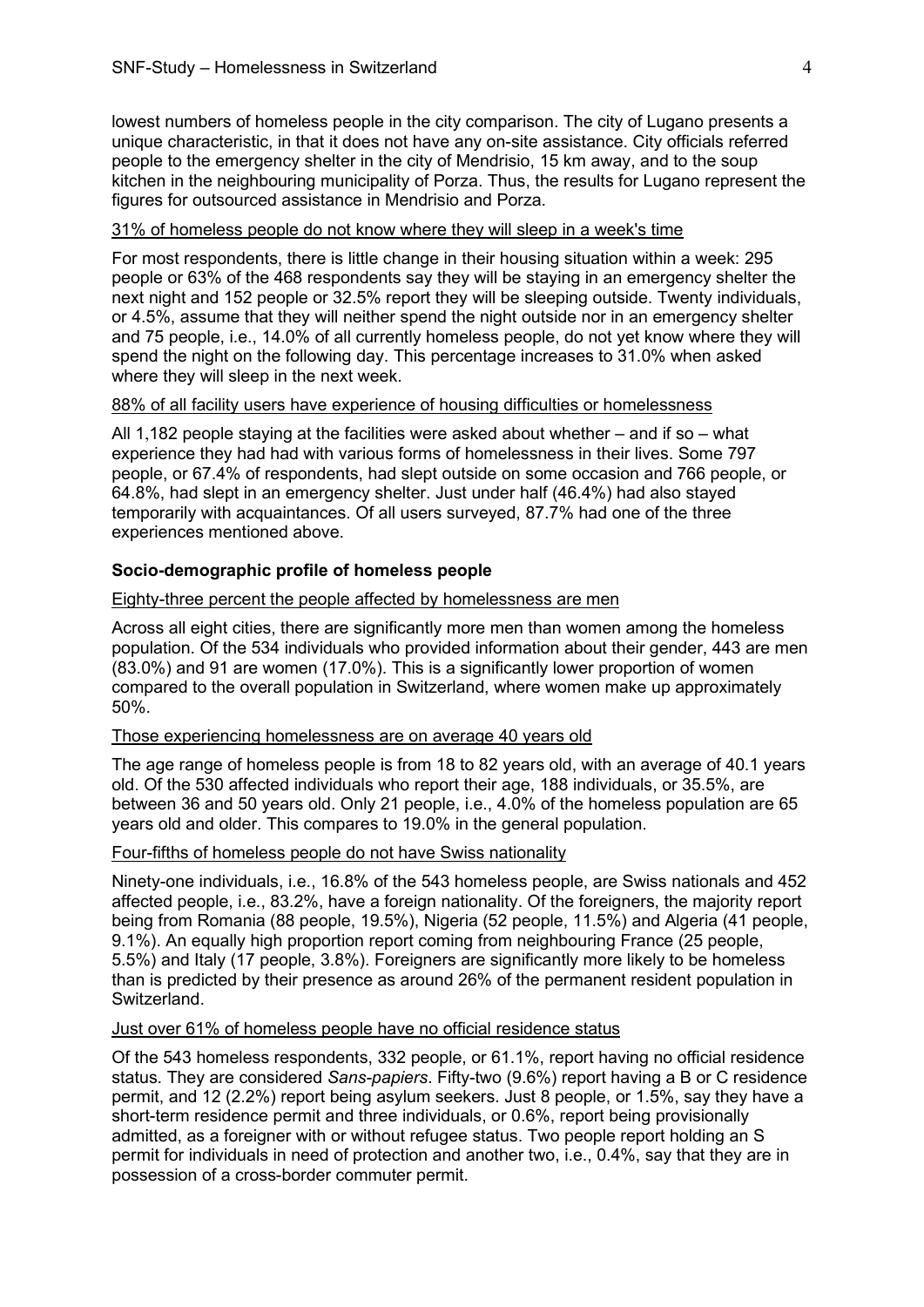## **Education and employment**

## Sixteen percent of those affected do not have a high school certificate

Among the 522 homeless individuals who report their highest educational attainment, 85 individuals, or 16.3%, state they do not have a high school diploma or have never attended school. Slightly more than one-third of homeless people (191) report having completed compulsory education as their highest level of education, and 100 people, or 19.2%, have completed vocational training. Some 58 individuals (11.1%) report having a university degree and 56 (10.7%) have completed a baccalaureate or teacher training. Thirty-two people, or 6.1%, report having attended a college of higher education/arts and crafts school. Compared to the total population in Switzerland, the educational level of homeless people is lower. The proportion of people who have completed at most compulsory education or have no school-leaving qualifications is significantly higher in this survey than in the total population.

#### Three quarters are without paid work

Of the 404 people who provide information about their paid work, 24 people or 6.0% people are in regular paid work (full or part time). Three-quarters of homeless people do not have regular paid work. Only 8.3% of them are officially registered as unemployed and 6.8% are in receipt of a pension, i.e., they receive Old-age and Survivors' insurance (AHV). A Disability Insurance (IV) is received by 2.0% of the homeless. Slightly less than 176 of the 404 people who provide information on work (43.2%) report having earned money in the last 12 months through other, i.e., non-regular, work, e.g., begging, short non-contractual work assignments or household chores.

#### **Health**

# Sixteen percent are in bad or very bad health

Of the 464 respondents, 38 (or 9.2%) report that their health is poor and 28 respondents, or 6.7%, rate their health as very poor. Slightly more than half of homeless individuals rate their health as good or very good. 32.8% of the respondents say they suffer from a chronic disease. Although the overall population is older on average, the population in Switzerland estimates their state of health to be better than those affected by homelessness.

#### **Subjective perception of assistance and care**

# Meal offers for people experiencing poverty are predominantly rated positively in all eight cities

With regard to meal offers, almost 90% of the 523 people affected who had an opinion on this gave a positive assessment. In Basel, 91.1%, in Geneva 90.3%, in Lucerne 88.9% and in Zurich 88.3.% completely or rather agree with the statement that there are facilities in the city that offer "decent food". The approval ratings are somewhat lower in Lugano (75.0%), St. Gallen (80.0%) and Lausanne (81.5%).

# Only 11% of the people affected by homelessness are registered with social assistance; there is high level of scepticism toward social assistance regarding housing assistance

Only 11.4% of the 543 homeless respondents are registered for social assistance. Of the 454 respondents who provided information about this, 64.0% believe that social assistance cannot help them find housing. In Lucerne (9 people), 75.0% are "completely" or "rather" of this opinion, with the second highest (70.9%) level of scepticism towards social assistance appearing in Geneva (203 people). Overall, 16.8%, i.e., 89 of the 543 people concerned, refused to say anything about housing assistance, which may be related to the fact that the people concerned have not yet been in contact with social assistance.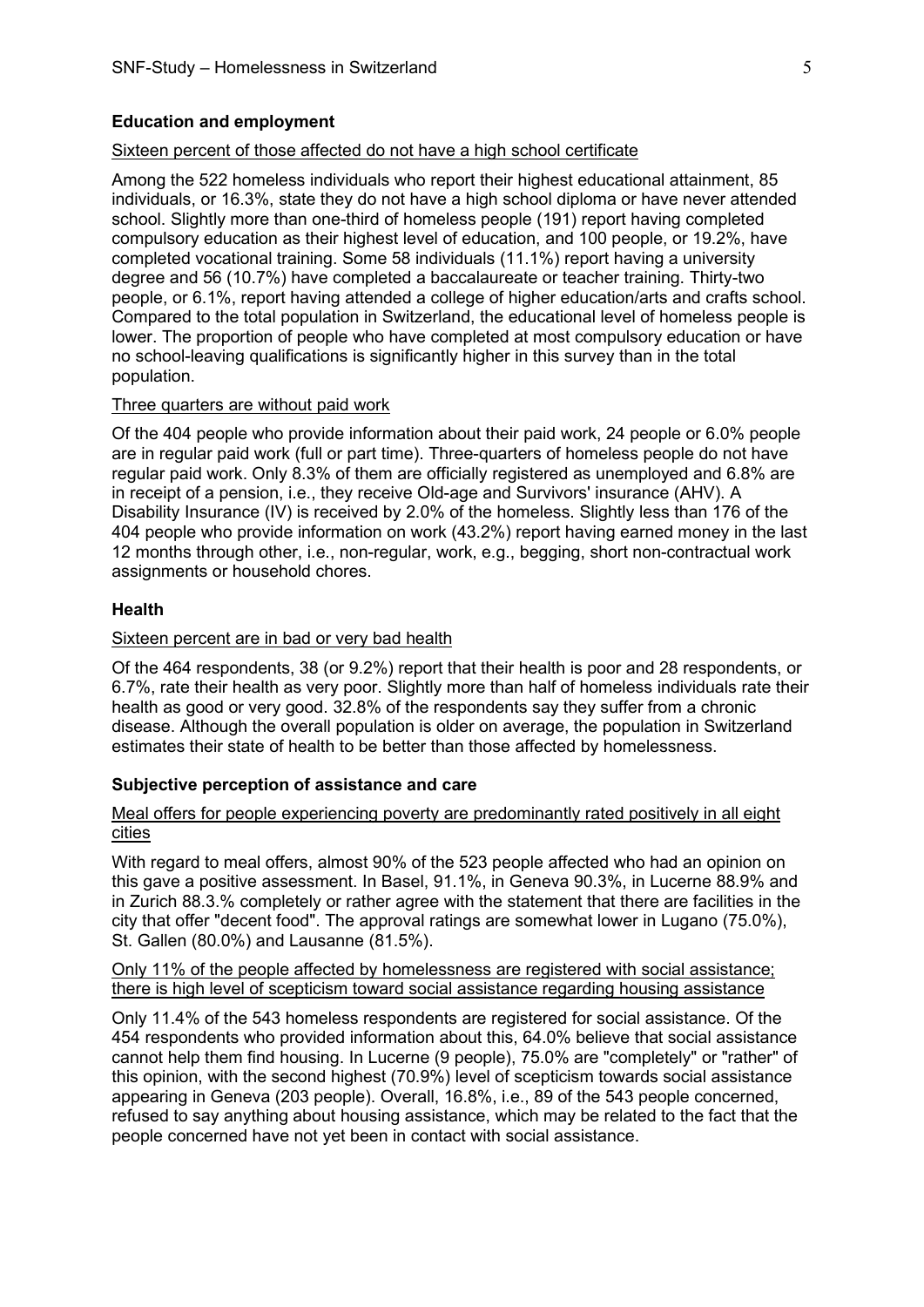# Twenty-one percent of the homeless individuals feel they do not receive adequate medical care

For 21.0% of the 480 respondents, there are not enough services in their city where they can get medical care when they need it. Overall, 79.0% feel they are well served by medical services in the corresponding survey city. In the subjective assessment of those affected regarding medical care, Basel performs significantly worse in comparison to the other cities: 41.1% of the 39 people affected there are of the opinion that there are not enough medical services in the city. With a share of 79.6% in Zurich (54 people) and 90.9% in Lugano (11 people), homeless people rate the health care in these cities more positively.

Although they felt a visit to the doctor was necessary, under one-third of the 155 homeless people had refused to go to a doctor in the past 12 months.

# Three-quarters of homeless people are very sceptical about the state of the housing market

Across all eight cities, more than three-quarters of those affected rate the situation in the housing market for people experiencing poverty as very difficult. Scepticism about the housing market is highest in the cities of Zurich, Geneva, Lausanne and Lucerne, where it exceeds 90% (N=499). The assessments of those affected largely coincide with rental prices in the eight cities. Zurich, for example, has the highest average rental price of CHF 1,584 per month for a rental apartment. Geneva is in second place with an average monthly rent of CHF1,420, followed by Lucerne at CHF1,392 and Bern at CHF1,323 for average monthly rents.

# For 32% of those affected, there are not enough public places where they can stay

Across all eight cities, 69.3% of the 514 respondents believe that there are enough public places in their city where they can relax (e.g., park, library, pedestrianised zone). But for just under a third (31.7%), this is not the case. With percentages of 60% in St. Gallen (N=5), 55.6% in Lucerne (9 people) and 43.2% in Lausanne (111 people), criticism of public places is significantly higher than in the cities of Geneva (24.6%, 236 people), Zurich (17.4%, 62 people) and Lugano (21.8%, 13 people).

# **Social contacts and social capital**

More than a quarter of the people affected by homelessness do not have contact with friends, 35% do not have contact with family

In terms of friendly relationships, more than a quarter (25.9%) of the 464 homeless people who provided information about this state that they have no close friends at all. 27.2% say they have three to five close friends. More than half of the people concerned maintain contact with these close friends several times a week (55.8%). As far as the relationship with family or relatives is concerned, 34.8% have no regular contact. 65.2% have regular contact with them.

# Almost a quarter of those affected can scarcely count on support from friends or family

Support arising from social relationships is referred to as social capital. For this reason, those affected were asked how much their friends or family would support them (emotionally or with practical help) if they needed it. Only 24.0% stated that they would receive a lot of support from their friends. 20.0% could count on great support from their family (great support = scale values 9 or 10 on a scale of 0 to 10). Conversely, 23.2% (friends) and 23.6% (family) of those affected can scarcely rely on any support.

# Over 70% of those affected are without a partner.

Of the 464 homeless respondents, 70.7% do not have a partner. The risk of becoming homeless is greater for single people than for people who are in a couple relationship. This finding is also in line with the results of the Federal Statistical Office, according to which single individuals are more affected by poverty or poverty risk than couples.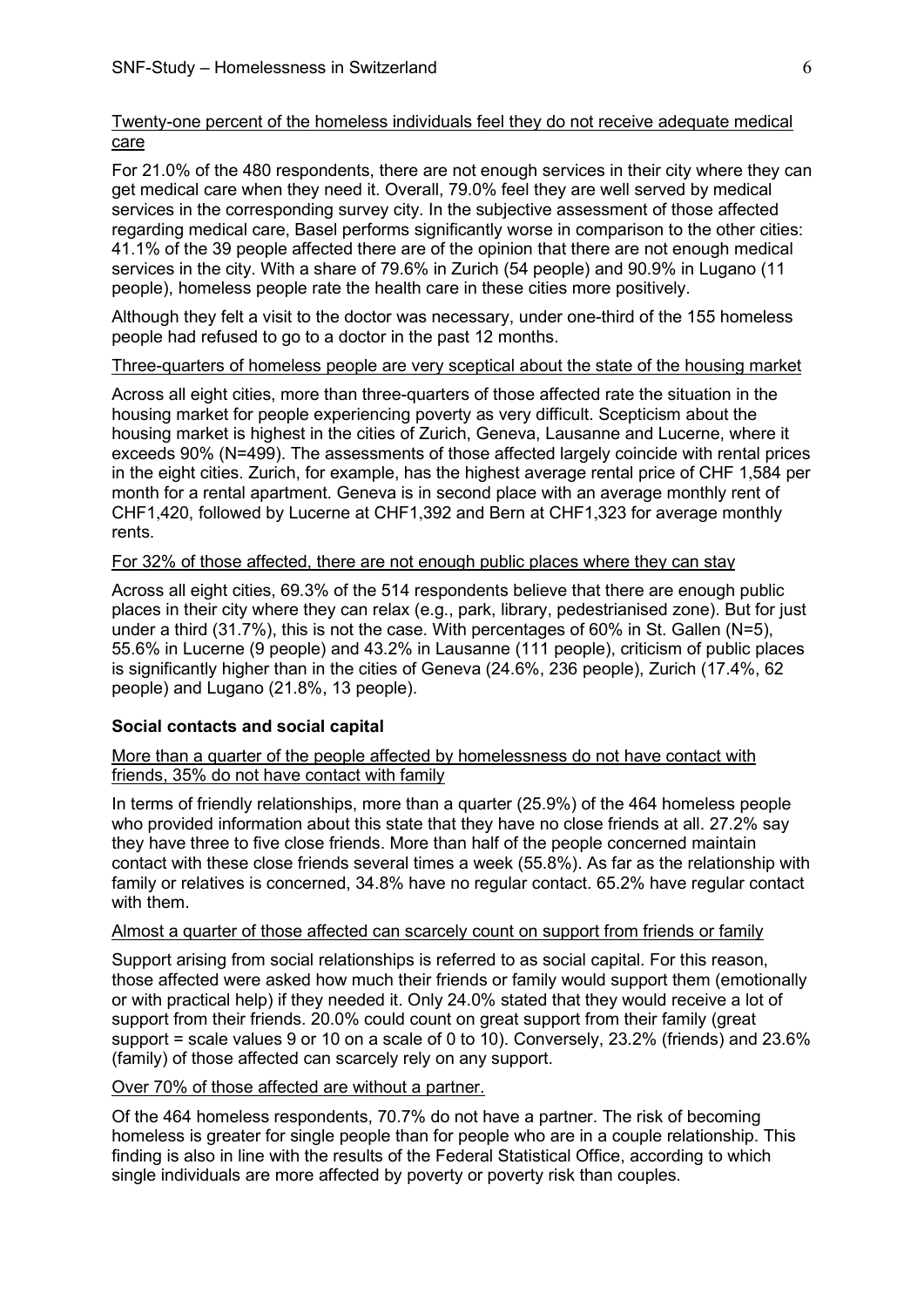## **Perception of social exclusion, belonging and trust.**

# One-fifth of homeless people feel very much excluded from society

19.8% of the 398 homeless respondents feel "very much" excluded from society. About the same proportion, i.e., 20.4%, indicate that they feel "not at all" socially excluded.

## More than 40% of homeless perceive discrimination in public space

Discrimination in public spaces against homeless people is not an exceptional event. Fortytwo percent of the 513 homeless respondents report that they are often treated disparagingly in public spaces. For 58.0%, however, this is not the case. In Lucerne (50.0% of those affected) and Geneva (47.2% of those affected), there are more reports of discrimination than in the other cities. In St. Gallen (20.0%), Lugano (23.1%) and Basel (31.1%), less than a third of respondents feel they are treated disparagingly in public spaces.

With a share of 55.1%, homeless women feel they are treated disparagingly in public space significantly more often than men (39.2%); no differences between homeless Swiss and homeless foreigners can be found.

### Homeless people show a high degree of attachment to their city

Basically, homeless people feel strongly connected to their city. For 49.4% of all 521 respondents, this is completely true and for 26.4% it is somewhat true. The high degree of attachment is even more pronounced in the smaller cities. In St. Gallen, as many as 100% of respondents feel closely connected to the city, and in Lugano this is true for 92% of respondents. Even in the city of Zurich, which has the lowest level of attachment in a comparison of cities, 77% feel completely or rather attached to the city.

## Little trust in Swiss governmental, political and social institutions

Forty-seven percent of the homeless people have great trust in social welfare (N=378). Conversely, 53.0% do not have a high level of trust in social welfare. Trust levels for the political system (30.7%, N=378), the police (32.4%, N=435) and the legal system (36.4%, N=374) are even lower than for social assistance. Among the overall population, trust in governmental, political and social institutions is higher.

# Three quarters of homeless people perceive a worsening of their everyday life due to the coronavirus situation

The coronavirus situation has worsened the daily life of 76.0% of the 508 people experiencing homelessness who provided information on this issue. An already vulnerable population group thus suffers particularly from the coronavirus pandemic. 83.9% of those affected in Lausanne and 82.2% in Geneva perceive a worsening of their everyday life. This contrasts with 46.2% in Lugano and 50.0% in St. Gallen.

#### **Causes of homelessness**

#### Subjective reasons for homelessness mainly include financial and migration-related aspects

231 homeless people provided information on why they lost their apartment or room. 42.0% (97 people) of respondents cited financial problems as one of the main reasons. 23.8% of respondents (55 people) state they came to Switzerland without a place to live, which resulted in not being able to find a place to live. This could be an indication that a significant proportion of the predominantly foreign individuals came to the country without means. Sorted by number of mentions, the following are the subjective reasons for homelessness: loss of job including bankruptcy for 21.6% (50 people), termination of lease for 18.6% (32 people), divorce and separation for 10.4% (24 people), conflicts in own household for 9.5% (22 people), mental or physical health problems for 6% (14 people), addiction problems 5.6% (13 people) and domestic violence for 4% (9 people).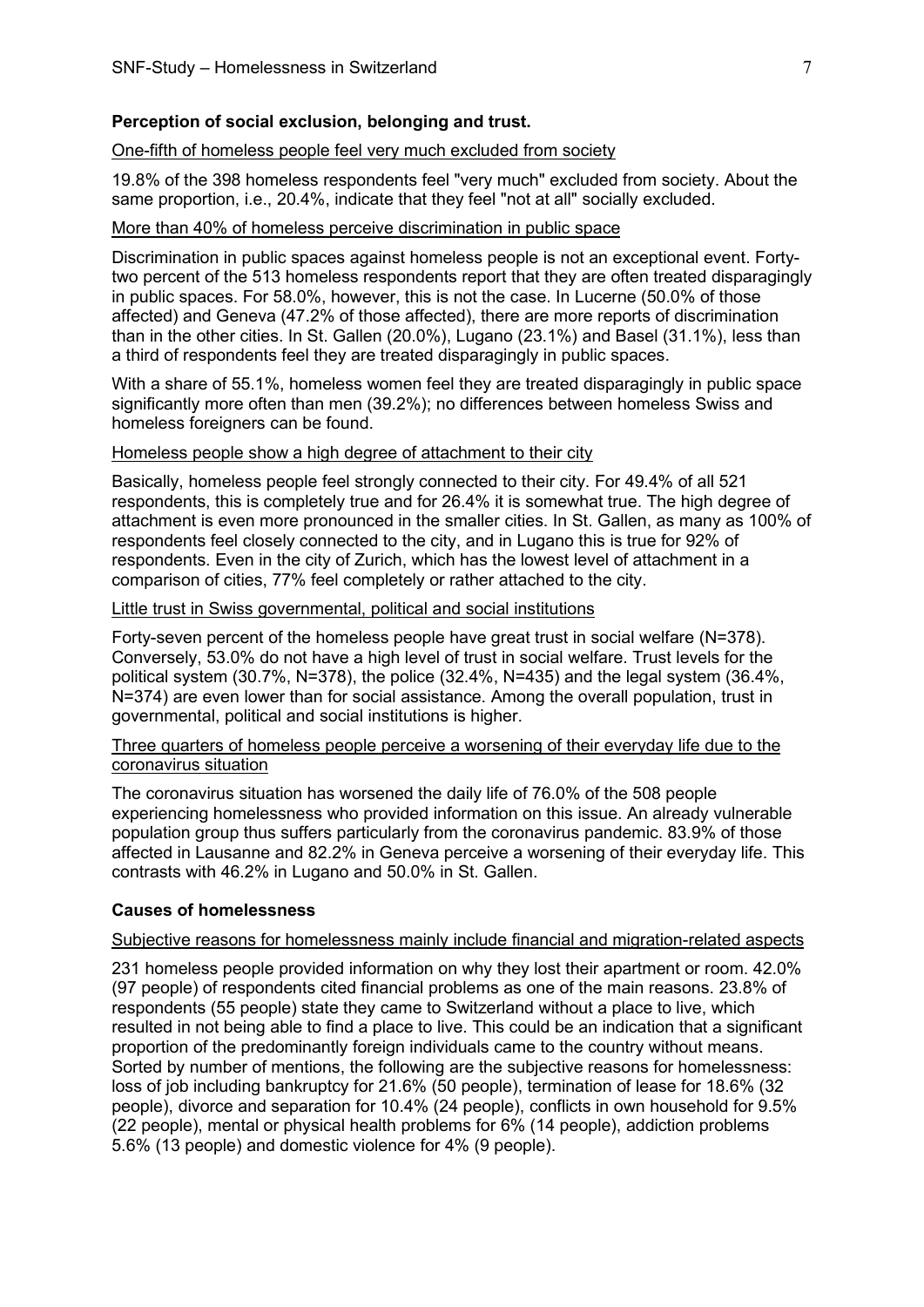#### **Identification of five groups of people differently affected by homelessness**

Using cluster analysis, the 543 homeless people could be grouped into clusters with similar characteristics:

- Cluster type 1 consists of people between the ages of 36 and 59; they do not have valid residence papers and have few social resources. Their vulnerability is also particularly high because they have health problems. 48 people are in this group.

- Those in cluster type 2 are between 36 and 59 years old; this group has a regular residence status: either they are Swiss or have a valid residence status as foreigners. They state that they have no health problems and have social resources in that they can fall back on either friends or family members for support. 101 people are in this group.

- Cluster type 3 combines affected people who are between 18 and 35 years old, have valid residence papers and tend to feel healthy. They also have social resources. This group, which includes a total of 55 people, differs from cluster type 2 only in that it includes younger people.

- In cluster type 4 people are between 36 and 59 years old, they present health problems and have social resources. Most of these people have valid residence papers. In total, 105 people are in this group.

- In cluster type 5, people are between 18 and 35 years old; they do not have valid residence papers. They report having no health problems and have social resources. This is the largest group, with 234 individuals.

## **Three projection models to determine homelessness in Switzerland as a whole**

To estimate the number of homeless people (18 years and older) in all of Switzerland for December 2020, three projection models were used based on the results from the eight cities studied and with the addition of other statistics.

- Extrapolation model 1 (lower cut-off for the expected value) identifies 918 homeless people in Switzerland, of which 687 seek emergency shelter and 229 people spend the night outside.

- Projection model 2 estimates 1,688 homeless people for Switzerland. Of these, 1,167 seek shelter and 421 spend the night outside.

- Extrapolation model 3 (upper cut-off for the expected value) comes to 2,740 people experiencing homelessness in Switzerland. Of these, 2,057 people are housed in an emergency shelter and 683 people spend the night outside.

## Compared to the rest of Europe, homelessness in Switzerland is low

International comparisons are possible to a limited extent, but the existing data suggest that the figures on homelessness in Switzerland are rather low in a European comparison.

Based on the mean projection, 0.02% of the adult population is homeless in this country. The proportion in neighbouring Austria is 0.25%. In Germany, the share of homelessness is 0.41%, in France it is 0.22% and in Italy the share is 0.08%.